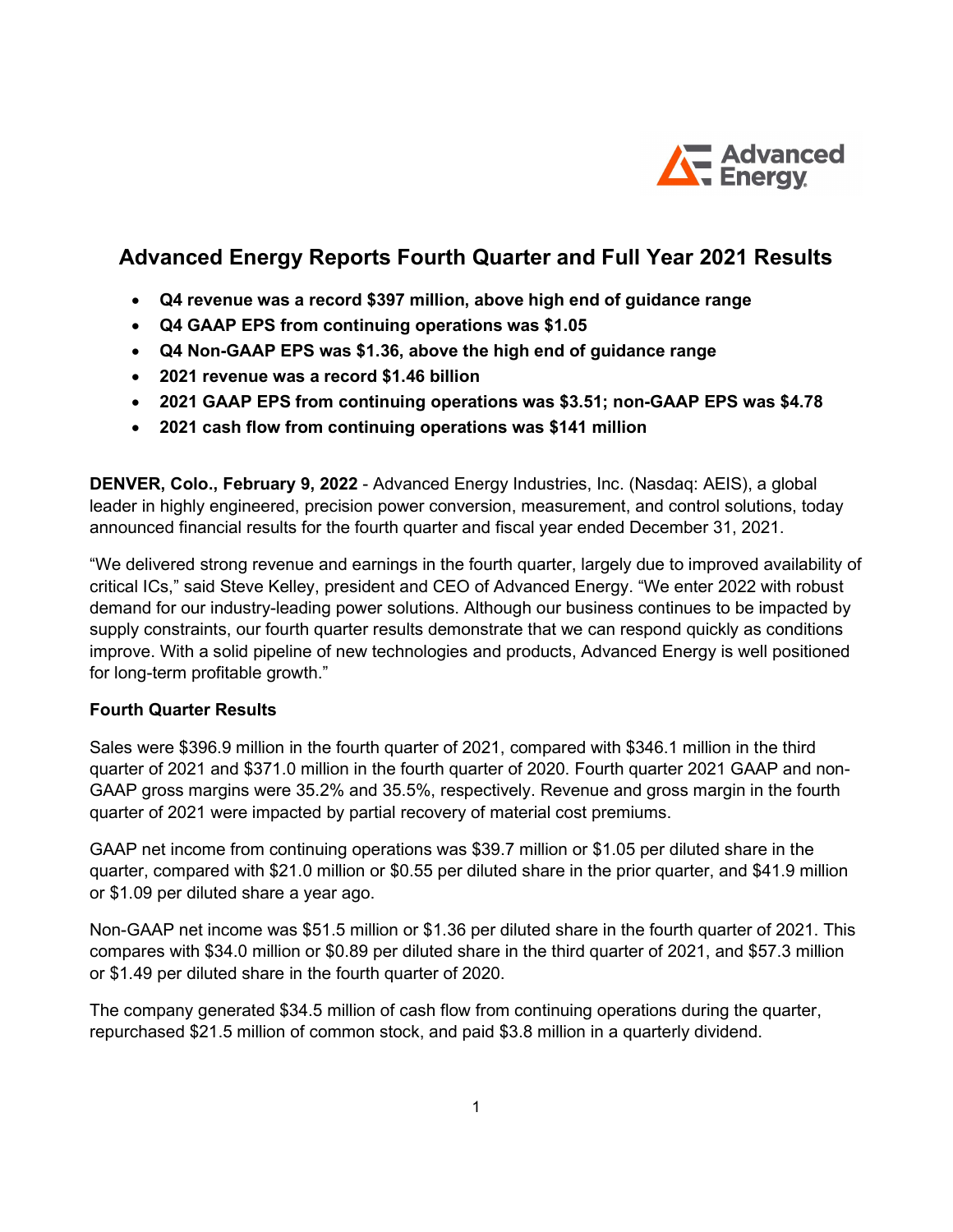### Full Year 2021 Results

2021 revenue was \$1.46 billion, a 3% increase from \$1.42 billion in 2020. 2021 GAAP and non-GAAP gross margins were 36.6% and 37.3%, respectively

GAAP net income from continuing operations was \$134.7 million or \$3.51 per diluted share in 2021, compared with \$135.2 million or \$3.51 per diluted share in 2020.

Non-GAAP net income was \$183.2 million or \$4.78 per diluted share in 2021, compared to \$201.5 million or \$5.23 per diluted share in 2020.

The company generated \$140.9 million of operating cash from continuing operations in 2021, repurchased \$78.1 million of common stock and paid \$15.4 million in dividends. Cash and marketable securities at ended the year were \$546.7 million.

A reconciliation of non-GAAP measures is provided in the tables below.

### Discontinued Operations

The company's financial statements for all periods presented reflect results for the continuing precision power business, with the discontinued inverter business included in discontinued operations for all purposes. Further financial detail regarding the amounts related to the discontinued inverter business is available in the company's 2021 Annual Report on Form 10-K.

### First Quarter 2022 Guidance

Based on the company's current view, beliefs and assumptions, guidance for the first quarter of 2022 is within the following ranges.

|                                     | Q1 2022           |
|-------------------------------------|-------------------|
| <b>Revenues</b>                     | $$360M +/- $20M$  |
| GAAP EPS from continuing operations | $$0.61 + (-0.25)$ |
| Non-GAAP EPS                        | $$0.94 +/- $0.25$ |

## Conference Call

Management will host a conference call today, February 9, 2022 at 4:30 p.m. Eastern Time to discuss Advanced Energy's financial results. To participate in the live conference call, please dial (877) 407- 0890 approximately five minutes prior to the start of the meeting and an operator will connect you. International participants can dial +1 (201) 389-0918. A webcast will also be available on the company's investors web page at ir.advancedenergy.com.

## About Advanced Energy

Advanced Energy (Nasdaq: AEIS) is a global leader in the design and manufacturing of highly engineered, precision power conversion, measurement and control solutions for mission-critical applications and processes. AE's power solutions enable customer innovation in complex applications for a wide range of industries including semiconductor equipment, industrial, manufacturing, telecommunications, data center computing and healthcare. With engineering know-how and responsive service and support around the globe, the company builds collaborative partnerships to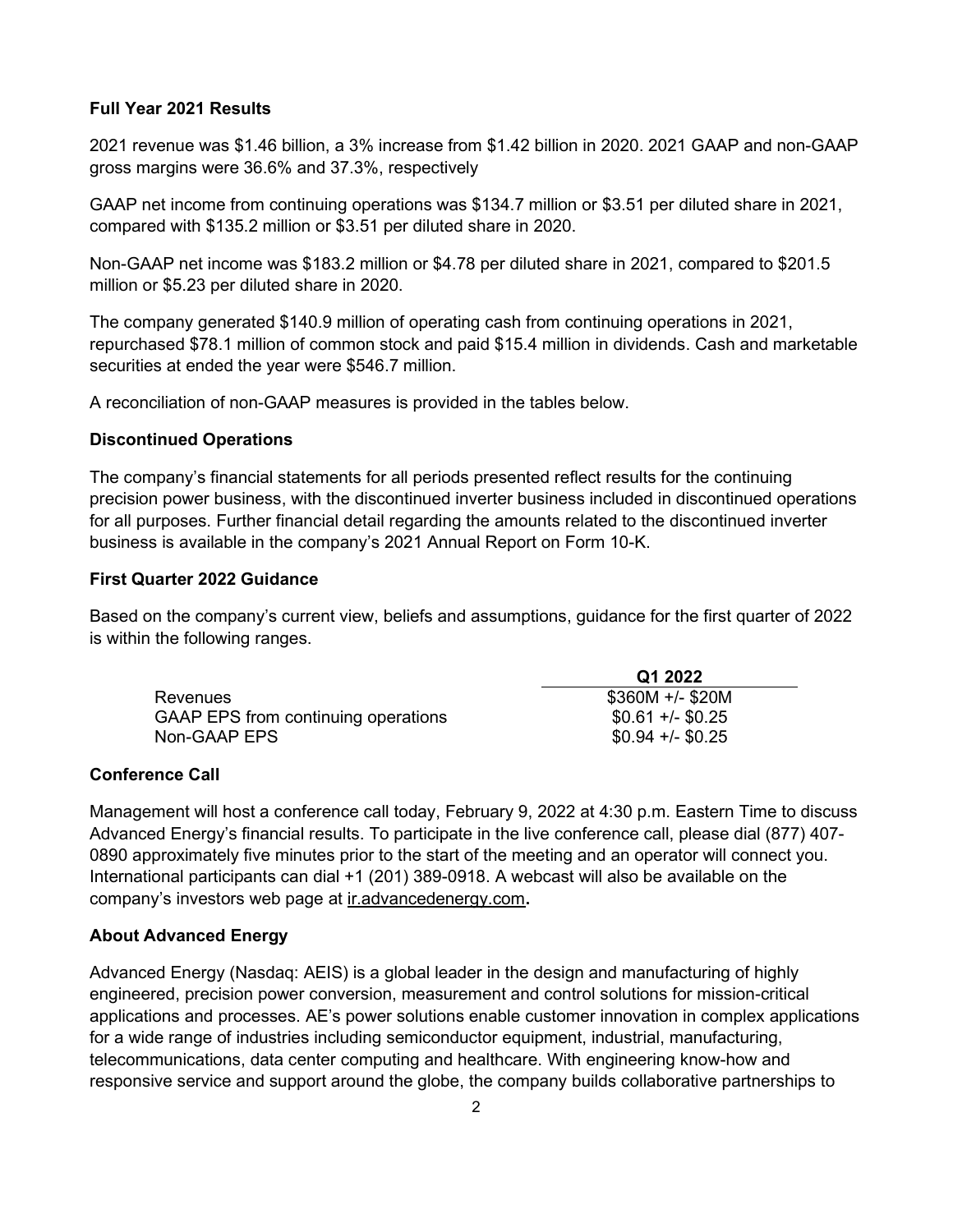meet technology advances, propel growth for its customers and innovate the future of power. Advanced Energy has devoted four decades to perfecting power for its global customers and is headquartered in Denver, Colorado, USA. For more information, visit www.advancedenergy.com.

Advanced Energy | Precision. Power. Performance.

#### For more information, contact:

Edwin Mok Advanced Energy Industries, Inc. (970) 407-6555 ir@aei.com

# Non-GAAP Measures

This release includes GAAP and non-GAAP income and per-share earnings data and other GAAP and non-GAAP financial information. Advanced Energy's non-GAAP measures exclude the impact of non-cash related charges such as stock-based compensation and amortization of intangible assets, as well as discontinued operations, and non-recurring items such as acquisition-related costs and restructuring expenses. Beginning in the second quarter of 2020, Advanced Energy's non-GAAP measures exclude non-cash unrealized foreign currency gains or losses that result from remeasurement to functional currency long-term obligations related to pension and operating lease liabilities as the remeasurement does not represent current economic exposure and is unrelated to our overall operating performance. These long-term obligations were acquired in connection with the Artesyn acquisition and the company previously used derivatives to hedge the exposure; however, the company has determined it will no longer hedge these non-economic exposures. The tax effect of our non-GAAP adjustments represents the anticipated annual tax rate applied to each non-GAAP adjustment after consideration of their respective book and tax treatments.

The non-GAAP measures included in this release are not in accordance with, or an alternative for, similar measures calculated under generally accepted accounting principles and may be different from non-GAAP measures used by other companies. In addition, these non-GAAP measures are not based on any comprehensive set of accounting rules or principles. Advanced Energy believes that these non-GAAP measures provide useful information to management and investors to evaluate business performance without the impacts of certain non-cash charges, non-economic foreign currency remeasurements, and other cash charges which are not part of the company's usual operations. The company uses these non-GAAP measures to assess performance against business objectives, make business decisions, develop budgets, forecast future periods, assess trends, and evaluate financial impacts of various scenarios. In addition, management's incentive plans include these non-GAAP measures as criteria for achievements. Additionally, the company believes that these non-GAAP measures, in combination with its financial results calculated in accordance with GAAP, provide investors with additional perspective. While some of the excluded items may be incurred and reflected in the company's GAAP financial results in the foreseeable future, the company believes that the items excluded from certain non-GAAP measures do not accurately reflect the underlying performance of its continuing operations for the period in which they are incurred. The use of non-GAAP measures has limitations in that such measures do not reflect all of the amounts associated with the company's results of operations as determined in accordance with GAAP, and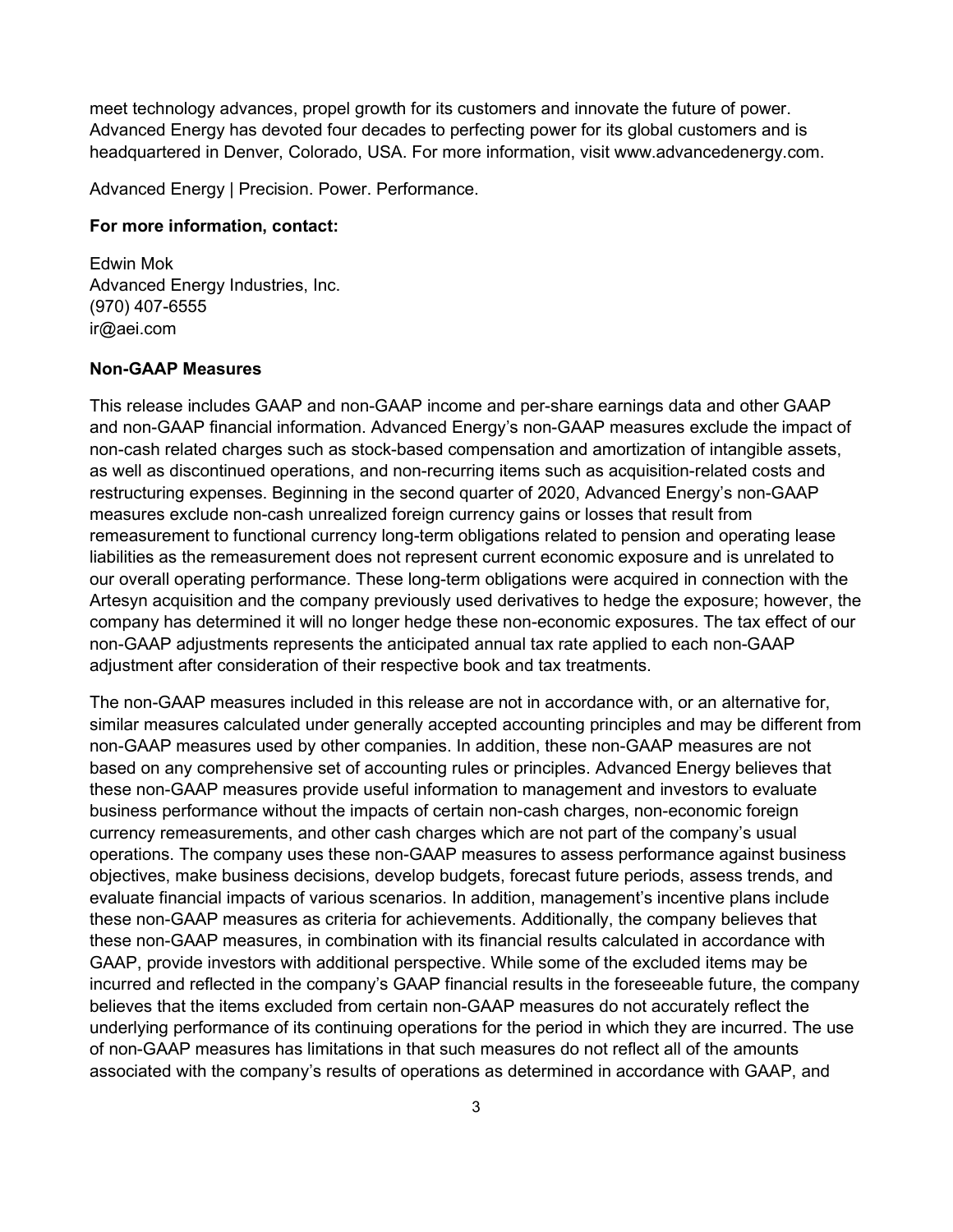these measures should only be used to evaluate the company's results of operations in conjunction with the corresponding GAAP measures. Please refer to the Form 8-K regarding this release furnished today to the Securities and Exchange Commission.

# Forward-Looking Statements

The company's guidance with respect to anticipated financial results, potential future growth and profitability, future business mix, expectations regarding future market trends, future performance within specific markets and other statements herein or made on the above-announced conference call that are not historical information are forward-looking statements within the meaning of Section 27A of the Securities Act of 1933 and Section 21E of the Securities Exchange Act of 1934. Forward-looking statements are subject to known and unknown risks and uncertainties that could cause actual results to differ materially from those expressed or implied by such statements. Such risks and uncertainties include, but are not limited to: (a) supply chain disruptions and component shortages that may impact the company's ability to obtain in a timely manner the materials necessary to manufacture its products; (b) the effects of global macroeconomic conditions upon demand for our products and services; (c) the volatility and cyclicality of the industries the company serves, particularly the semiconductor industry; (d) delays in capital spending by end-users in our served markets; (e) the risks and uncertainties related to the integration of Artesyn Embedded Power including the optimization and reduction of our global manufacturing sites; (f) the continuing spread of COVID-19 and its potential adverse impact on our product manufacturing, research and development, supply chain, services and administrative operations; (g) the accuracy of the company's estimates related to fulfilling solar inverter product warranty and post-warranty obligations; (h) the company's ability to realize its plan to avoid additional costs after the solar inverter wind-down; (i) the accuracy of the company's assumptions on which its financial statement projections are based; (j) the impact of product price changes, which may result from a variety of factors; (k) the timing of orders received from customers; (l) the company's ability to realize benefits from cost improvement efforts including avoided costs, restructuring plans and inorganic growth; (m) unanticipated changes to management's estimates, reserves or allowances; (n) changes and adjustments to the tax expense and benefits related to the U.S. tax reform that was enacted in late 2017; and (o) the impact of political, economic and policy tensions and conflicts between China and the United States including, but not limited to, trade wars and export restrictions between the two countries, China's national security law for Hong Kong, and China's expansion of control over the South China Sea, any of which could negatively impact our customers' and our presence, operations, and financial results. These and other risks are described in Advanced Energy's Form 10-K, Forms 10-Q and other reports and statements filed with the Securities and Exchange Commission (the "SEC"). These reports and statements are available on the SEC's website at www.sec.gov. Copies may also be obtained from Advanced Energy's investor relations page at ir.advancedenergy.com or by contacting Advanced Energy's investor relations at 970-407-6555. Forward-looking statements are made and based on information available to the company on the date of this press release. Aspirational goals and targets discussed on the conference call or in the presentation materials should not be interpreted in any respect as guidance. The company assumes no obligation to update the information in this press release.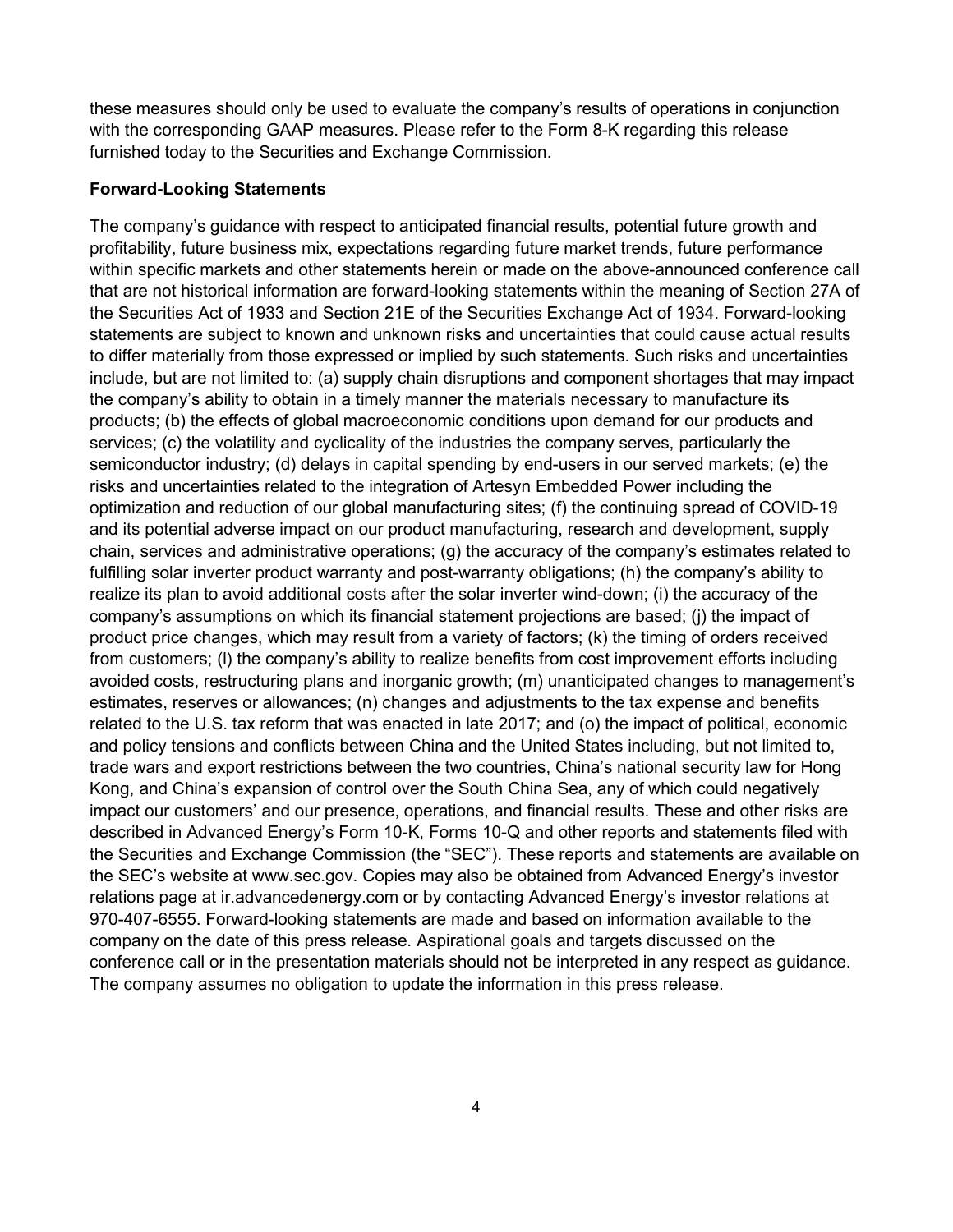# ADVANCED ENERGY INDUSTRIES, INC. CONDENSED CONSOLIDATED STATEMENTS OF OPERATIONS (UNAUDITED) (in thousands, except per share data)

|                                                                                  |          |                               |          | <b>Three Months Ended</b> |          |                     | <b>Year Ended</b> |             |    |                         |
|----------------------------------------------------------------------------------|----------|-------------------------------|----------|---------------------------|----------|---------------------|-------------------|-------------|----|-------------------------|
|                                                                                  |          | December 31,<br>September 30, |          |                           |          | December 31,        |                   |             |    |                         |
|                                                                                  |          | 2021                          |          | 2020                      |          | 2021                |                   | 2021        |    | 2020                    |
| Sales, net                                                                       |          | \$396,930                     |          | \$370,969                 | \$       | 346,093             |                   | \$1,455,954 |    | $\overline{$}1,415,826$ |
| Cost of sales                                                                    |          | 257,183                       |          | 225,420                   |          | 226,054             |                   | 923,632     |    | 873,957                 |
| Gross profit                                                                     |          | 139,747                       |          | 145,549                   |          | 120,039             |                   | 532,322     |    | 541,869                 |
| Gross margin %                                                                   |          | 35.2 %                        |          | 39.2 %                    |          | 34.7 %              |                   | 36.6 %      |    | 38.3 %                  |
| Operating expenses:                                                              |          |                               |          |                           |          |                     |                   |             |    |                         |
| Research and development                                                         |          | 40,966                        |          | 36,529                    |          | 40,578              |                   | 161,831     |    | 143,961                 |
| Selling, general, and administrative                                             |          | 48,784                        |          | 42,944                    |          | 48,373              |                   | 191,998     |    | 188,590                 |
| Amortization of intangible assets                                                |          | 5,556                         |          | 5,065                     |          | 5,607               |                   | 22,060      |    | 20,129                  |
| Restructuring expense                                                            |          | 2,231                         |          | 5,226                     |          | 1,272               |                   | 4,752       |    | 13,166                  |
| Total operating expenses                                                         |          | 97,537                        |          | 89,764                    |          | 95,830              |                   | 380,641     |    | 365,846                 |
| Operating income                                                                 |          | 42,210                        |          | 55,785                    |          | 24,209              |                   | 151,681     |    | 176,023                 |
| Other income (expense), net                                                      |          | 704                           |          | (6, 221)                  |          | 495                 |                   | (2,970)     |    | (17, 876)               |
| Income from continuing operations, before                                        |          |                               |          |                           |          |                     |                   |             |    |                         |
| income taxes                                                                     |          | 42,914                        |          | 49,564                    |          | 24,704              |                   | 148,711     |    | 158,147                 |
| Provision for income taxes                                                       |          | 3,187                         |          | 7,703                     |          | 3,657               |                   | 14,004      |    | 22,996                  |
| Income from continuing operations<br>Income (loss) from discontinued operations, |          | 39,727                        |          | 41,861                    |          | $\overline{21,047}$ |                   | 134,707     |    | 135,151                 |
| net of income taxes                                                              |          | (98)                          |          |                           |          | (37)                |                   | 73          |    | (421)                   |
| <b>Net income</b>                                                                |          | 39,629                        |          | 41,861                    |          | 21,010              |                   | 134,780     |    | 134,730                 |
|                                                                                  |          |                               |          |                           |          |                     |                   |             |    |                         |
| Income (loss) from continuing operations                                         |          |                               |          |                           |          |                     |                   |             |    |                         |
| attributable to noncontrolling interest                                          |          | (26)                          |          | 20                        |          | 6                   |                   | 44          |    | 55                      |
| Net income attributable to Advanced                                              |          |                               |          |                           |          |                     |                   |             |    |                         |
| Energy Industries, Inc.                                                          | \$       | 39,655                        | \$       | 41,841                    | \$       | 21,004              | S                 | 134,736     | \$ | 134,675                 |
| Basic weighted-average common shares                                             |          |                               |          |                           |          |                     |                   |             |    |                         |
| outstanding<br>Diluted weighted-average common shares                            |          | 37,672                        |          | 38,280                    |          | 38,183              |                   | 38,143      |    | 38,314                  |
| outstanding                                                                      |          | 37,866                        |          | 38,533                    |          | 38,363              |                   | 38,355      |    | 38,542                  |
| Earnings per share attributable to<br><b>Advanced Energy Industries, Inc:</b>    |          |                               |          |                           |          |                     |                   |             |    |                         |
| Continuing operations:                                                           |          |                               |          |                           |          |                     |                   |             |    |                         |
| Basic earnings per share                                                         | \$       | 1.06                          | \$       | 1.09                      | \$       | 0.55                | \$                | 3.53        | \$ | 3.53                    |
| Diluted earnings per share                                                       | \$       | 1.05                          | \$       | 1.09                      | \$       | 0.55                | \$                | 3.51        | \$ | 3.51                    |
| Discontinued operations:                                                         |          |                               |          |                           |          |                     |                   |             |    |                         |
| Basic earnings (loss) per share                                                  |          |                               |          |                           |          |                     | \$                |             | \$ | (0.01)                  |
| Diluted earnings (loss) per share                                                | \$<br>\$ |                               | \$<br>\$ |                           | \$<br>\$ |                     | \$                |             | \$ | (0.01)                  |
| Net income:                                                                      |          |                               |          |                           |          |                     |                   |             |    |                         |
| <b>Basic earnings per share</b>                                                  | \$       | 1.05                          | \$       | 1.09                      | \$       | 0.55                | \$                | 3.53        | \$ | 3.52                    |
| <b>Diluted earnings per share</b>                                                | \$       | 1.05                          | \$       | 1.09                      | \$       | 0.55                | \$                | 3.51        | \$ | 3.50                    |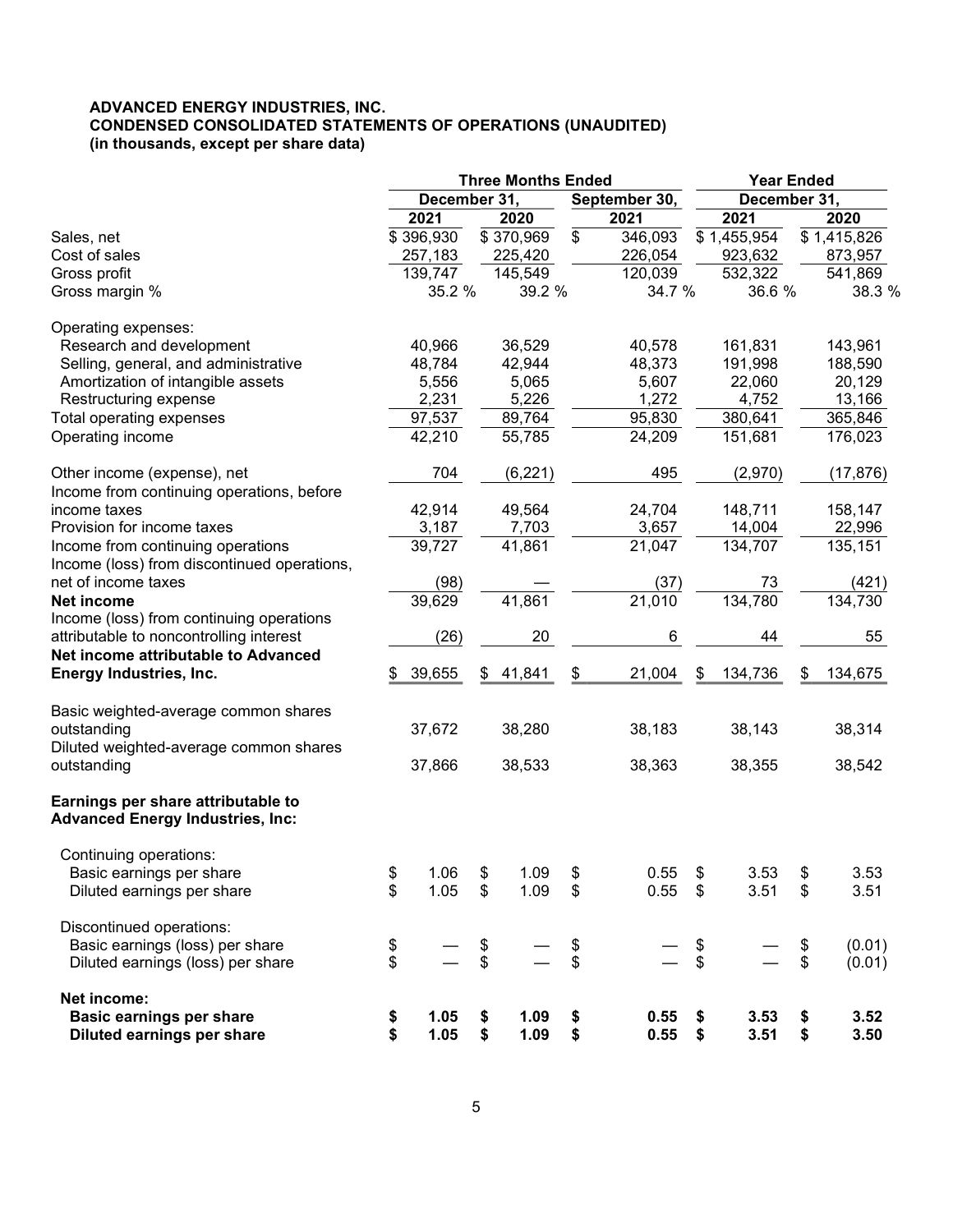#### ADVANCED ENERGY INDUSTRIES, INC. CONDENSED CONSOLIDATED BALANCE SHEETS (UNAUDITED) (in thousands)

|                                                | December 31,<br>2021 | December 31,<br>2020 |  |  |
|------------------------------------------------|----------------------|----------------------|--|--|
| <b>ASSETS</b>                                  |                      |                      |  |  |
| Current assets:                                |                      |                      |  |  |
| Cash and cash equivalents                      | \$<br>544,372        | \$<br>480,368        |  |  |
| Marketable securities                          | 2,296                | 2,654                |  |  |
| Accounts and other receivable, net             | 237,227              | 235,178              |  |  |
| Inventories                                    | 338,410              | 221,346              |  |  |
| Income taxes receivable                        | 10,768               | 4,804                |  |  |
| Other current assets                           | 29,161               | 35,899               |  |  |
| <b>Total current assets</b>                    | 1,162,234            | 980,249              |  |  |
| Property and equipment, net                    | 114,830              | 114,731              |  |  |
| Operating lease right-of-use assets            | 101,769              | 103,858              |  |  |
| Deposits and other assets                      | 19,669               | 19,101               |  |  |
| Goodwill and intangible assets, net            | 371,596              | 378,922              |  |  |
| Deferred income tax assets                     | 47,242               | 50,801               |  |  |
| <b>Total assets</b>                            | \$<br>1,817,340      | 1,647,662<br>\$      |  |  |
| LIABILITIES AND STOCKHOLDERS' EQUITY           |                      |                      |  |  |
| <b>Current liabilities:</b>                    |                      |                      |  |  |
| Accounts payable                               | \$<br>193,708        | \$<br>125,224        |  |  |
| Other accrued expenses                         | 140,666              | 137,081              |  |  |
| Current portion of long-term debt              | 20,000               | 17,500               |  |  |
| Current portion of operating lease liabilities | 15,843               | 16,592               |  |  |
| <b>Total current liabilities</b>               | 370,217              | 296,397              |  |  |
| Long-term debt                                 | 372,733              | 304,546              |  |  |
| Non-current liabilities                        | 202,894              | 231,379              |  |  |
| Long-term liabilities                          | 575,627              | 535,925              |  |  |
| <b>Total liabilities</b>                       | 945,844              | 832,322              |  |  |
| Advanced Energy stockholders' equity           | 870,851              | 814,739              |  |  |
| Noncontrolling interest                        | 645                  | 601                  |  |  |
| Total stockholders' equity                     | 871,496              | 815,340              |  |  |
| Total liabilities and stockholders' equity     | \$<br>1,817,340      | \$<br>1,647,662      |  |  |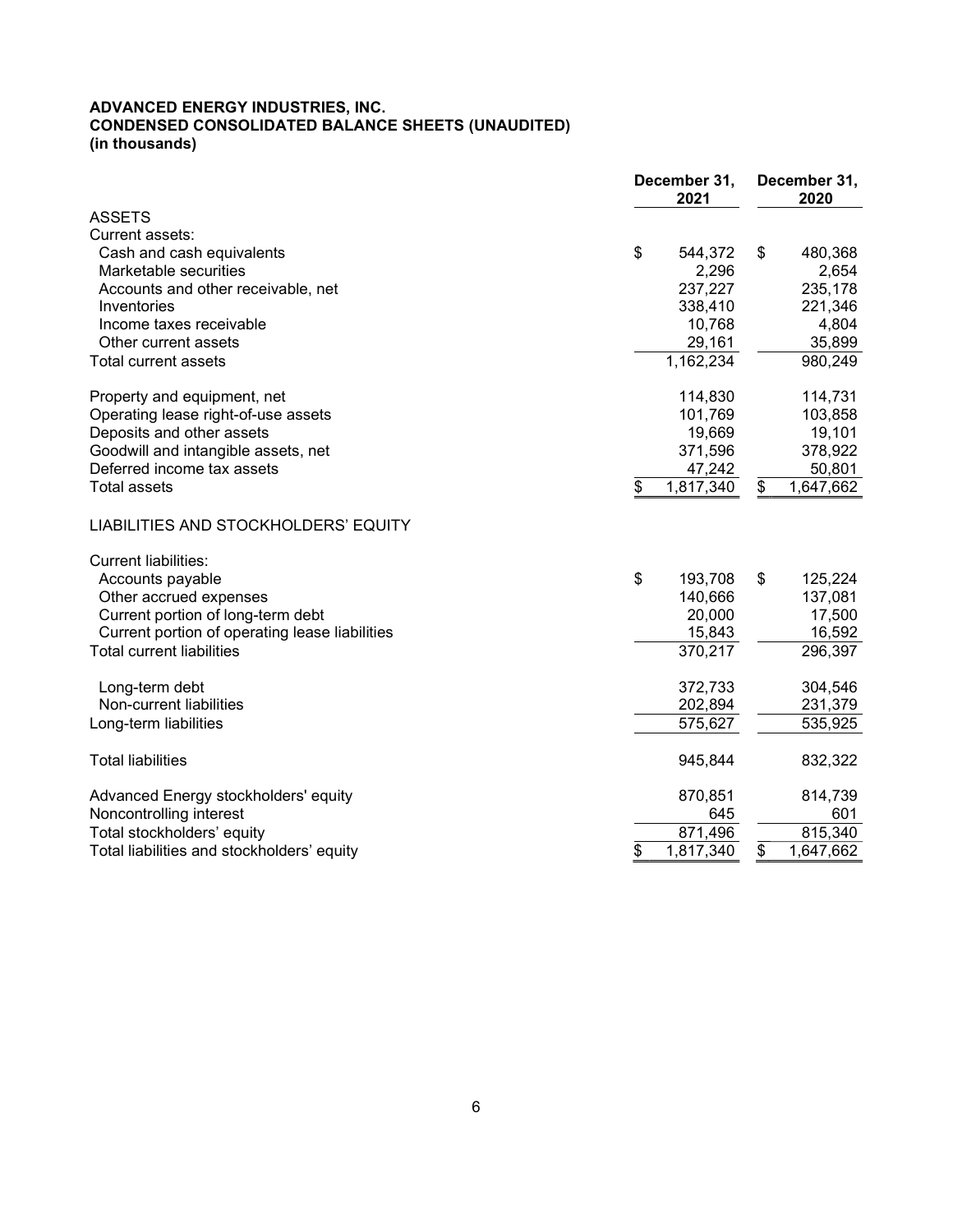#### ADVANCED ENERGY INDUSTRIES, INC. CONDENSED CONSOLIDATED STATEMENT OF CASH FLOWS (UNAUDITED) (in thousands)

|                                                                            | Year Ended December 31, |           |    |           |  |  |
|----------------------------------------------------------------------------|-------------------------|-----------|----|-----------|--|--|
|                                                                            |                         | 2021      |    | 2020      |  |  |
| <b>CASH FLOWS FROM OPERATING ACTIVITIES:</b>                               |                         |           |    |           |  |  |
| Net income                                                                 | \$                      | 134,780   | \$ | 134,730   |  |  |
| Less: income (loss) from discontinued operations, net of income taxes      |                         | 73        |    | (421)     |  |  |
| Income from continuing operations, net of income taxes                     |                         | 134,707   |    | 135,151   |  |  |
| Adjustments to reconcile net income to net cash from operating activities: |                         |           |    |           |  |  |
| Depreciation and amortization                                              |                         | 52,893    |    | 47,770    |  |  |
| Stock-based compensation expense                                           |                         | 15,739    |    | 12,272    |  |  |
| Provision for deferred income taxes                                        |                         | 1,326     |    | (622)     |  |  |
| Discount on notes receivable                                               |                         | (638)     |    | 721       |  |  |
| Loss on disposal of assets                                                 |                         | 1,496     |    | 1,296     |  |  |
| Changes in operating assets and liabilities, net of assets acquired        |                         | (64, 609) |    | 5,571     |  |  |
| Net cash from operating activities from continuing operations              |                         | 140,914   |    | 202,159   |  |  |
| Net cash from operating activities from discontinued operations            |                         | (669)     |    | (923)     |  |  |
| Net cash from operating activities                                         |                         | 140,245   |    | 201,236   |  |  |
| <b>CASH FLOWS FROM INVESTING ACTIVITIES:</b>                               |                         |           |    |           |  |  |
| Net proceeds from sale of marketable securities                            |                         |           |    | 3         |  |  |
| Receipt (issuance) of notes receivable                                     |                         | 3,050     |    | (1,000)   |  |  |
| Proceeds from sale of assets                                               |                         | 3,060     |    | 116       |  |  |
| Purchases of property and equipment                                        |                         | (31, 877) |    | (36, 483) |  |  |
| Acquisitions, net of cash acquired                                         |                         | (21, 535) |    | (5, 476)  |  |  |
| Net cash from investing activities from continuing operations              |                         | (47, 302) |    | (42, 840) |  |  |
| Net cash from investing activities from discontinued operations            |                         |           |    |           |  |  |
| Net cash from investing activities                                         |                         | (47, 302) |    | (42, 840) |  |  |
| <b>CASH FLOWS FROM FINANCING ACTIVITIES:</b>                               |                         |           |    |           |  |  |
| Proceeds from long-term borrowings                                         |                         | 85,000    |    |           |  |  |
| Payment of debt-issuance costs                                             |                         | (1,350)   |    |           |  |  |
| Payments on long-term borrowings                                           |                         | (13,750)  |    | (17,500)  |  |  |
| Dividend payments                                                          |                         | (15, 385) |    |           |  |  |
| Purchase and retirement of common stock                                    |                         | (78, 125) |    | (11, 630) |  |  |
| Net payments related to stock-based awards                                 |                         | (1,762)   |    | (482)     |  |  |
| Net cash from financing activities from continuing operations              |                         | (25, 372) |    | (29, 612) |  |  |
| Net cash from financing activities from discontinued operations            |                         |           |    |           |  |  |
| Net cash from in financing activities                                      |                         | (25, 372) |    | (29, 612) |  |  |
| EFFECT OF CURRENCY TRANSLATION ON CASH                                     |                         | (3, 567)  |    | 5,143     |  |  |
| <b>NET CHANGE IN CASH AND CASH EQUIVALENTS</b>                             |                         | 64,004    |    | 133,927   |  |  |
| CASH AND CASH EQUIVALENTS, beginning of period                             |                         | 480,368   |    | 346,441   |  |  |
| CASH AND CASH EQUIVALENTS, end of period                                   |                         | 544,372   |    | 480,368   |  |  |
| Less cash and cash equivalents from discontinued operations                |                         |           |    |           |  |  |
| CASH AND CASH EQUIVALENTS FROM CONTINUING OPERATIONS, end                  |                         |           |    |           |  |  |
| of period                                                                  | \$                      | 544,372   | \$ | 480,368   |  |  |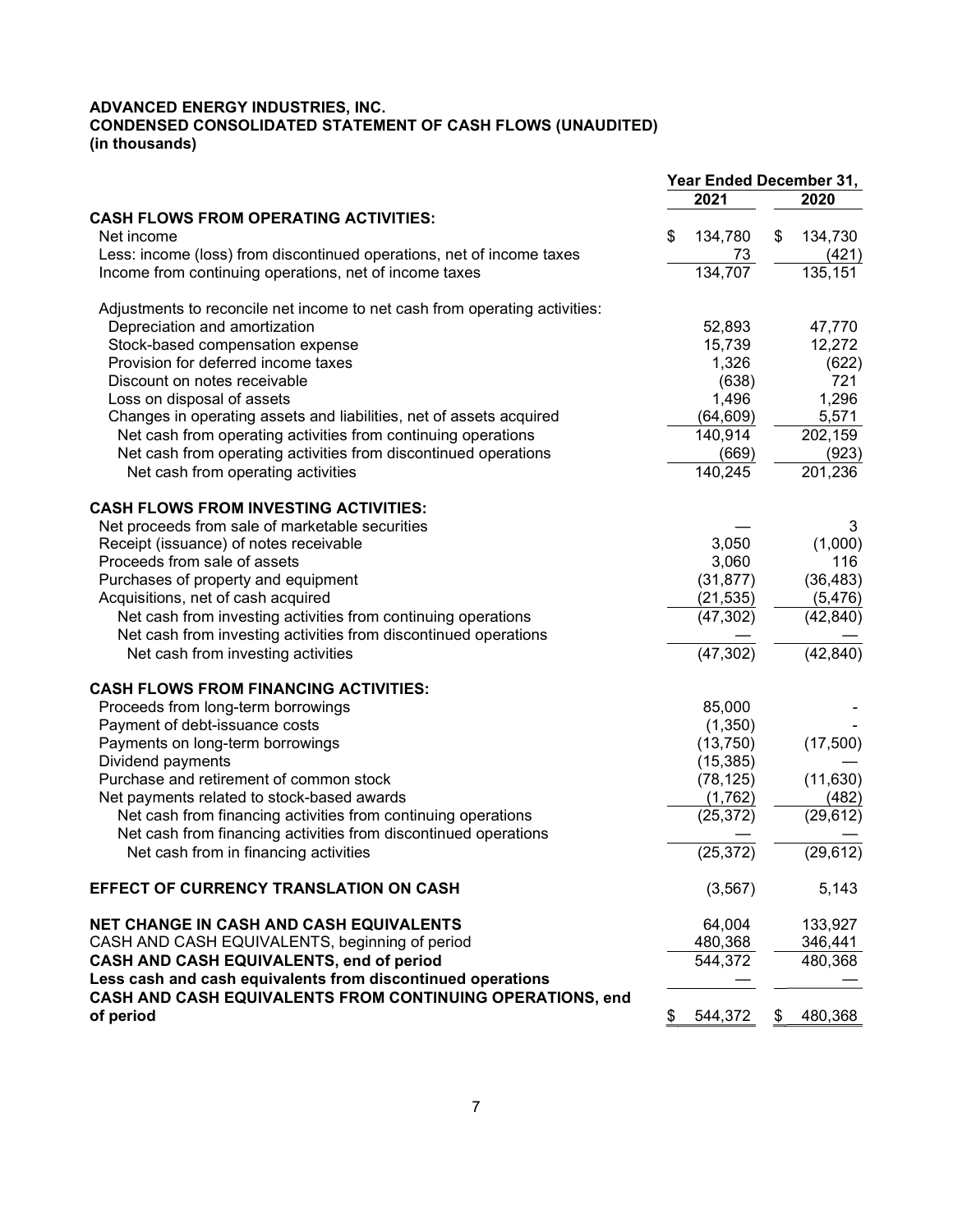#### ADVANCED ENERGY INDUSTRIES, INC. SUPPLEMENTAL INFORMATION (UNAUDITED) (in thousands)

| <b>Net Sales by Product Line</b> | <b>Three Months Ended</b> |                                               |     |         |    |          | <b>Year Ended</b> |           |  |  |
|----------------------------------|---------------------------|-----------------------------------------------|-----|---------|----|----------|-------------------|-----------|--|--|
|                                  |                           | December 31.<br>September 30,<br>December 31, |     |         |    |          |                   |           |  |  |
|                                  | 2021                      | 2020                                          |     | 2021    |    | 2021     |                   | 2020      |  |  |
| Semiconductor Equipment          | \$179,346                 | 165,757<br>\$.                                | \$  | 173,441 | \$ | 710,174  |                   | 611,864   |  |  |
| Industrial and Medical           | 98.764                    | 93.769                                        |     | 80.800  |    | 341.176  |                   | 313,646   |  |  |
| Data Center Computing            | 80.081                    | 65.299                                        |     | 62.231  |    | 270.924  |                   | 322,539   |  |  |
| <b>Telecom and Networking</b>    | 38,739                    | 46,144                                        |     | 29.621  |    | 133,680  |                   | 167,777   |  |  |
| Total                            | \$396,930                 | \$370,969                                     | \$. | 346,093 | S  | .455,954 |                   | 1,415,826 |  |  |

| <b>Net Sales by Geographic Region</b> |           | <b>Three Months Ended</b> |                               | <b>Year Ended</b> |          |  |          |  |
|---------------------------------------|-----------|---------------------------|-------------------------------|-------------------|----------|--|----------|--|
|                                       |           | December 31,              | September 30,<br>December 31, |                   |          |  |          |  |
|                                       | 2021      | 2020                      | 2021                          |                   | 2021     |  | 2020     |  |
| <b>United States</b>                  | \$151,100 | 141,957<br>\$.            | \$<br>139,089                 |                   | 561,312  |  | 530,965  |  |
| North America (excluding U.S.)        | 27.100    | 41.144                    | 24.708                        |                   | 104.167  |  | 156,856  |  |
| Asia                                  | 163,598   | 144.505                   | 135,838                       |                   | 597.830  |  | 606,893  |  |
| Europe                                | 49,305    | 41.919                    | 44.838                        |                   | 179.056  |  | 117,989  |  |
| Other                                 | 5.827     | 1.444                     | 1,620                         |                   | 13.589   |  | 3,123    |  |
| Total                                 | \$396,930 | \$370,969                 | \$<br>346,093                 |                   | ,455,954 |  | ,415,826 |  |
|                                       |           |                           |                               |                   |          |  |          |  |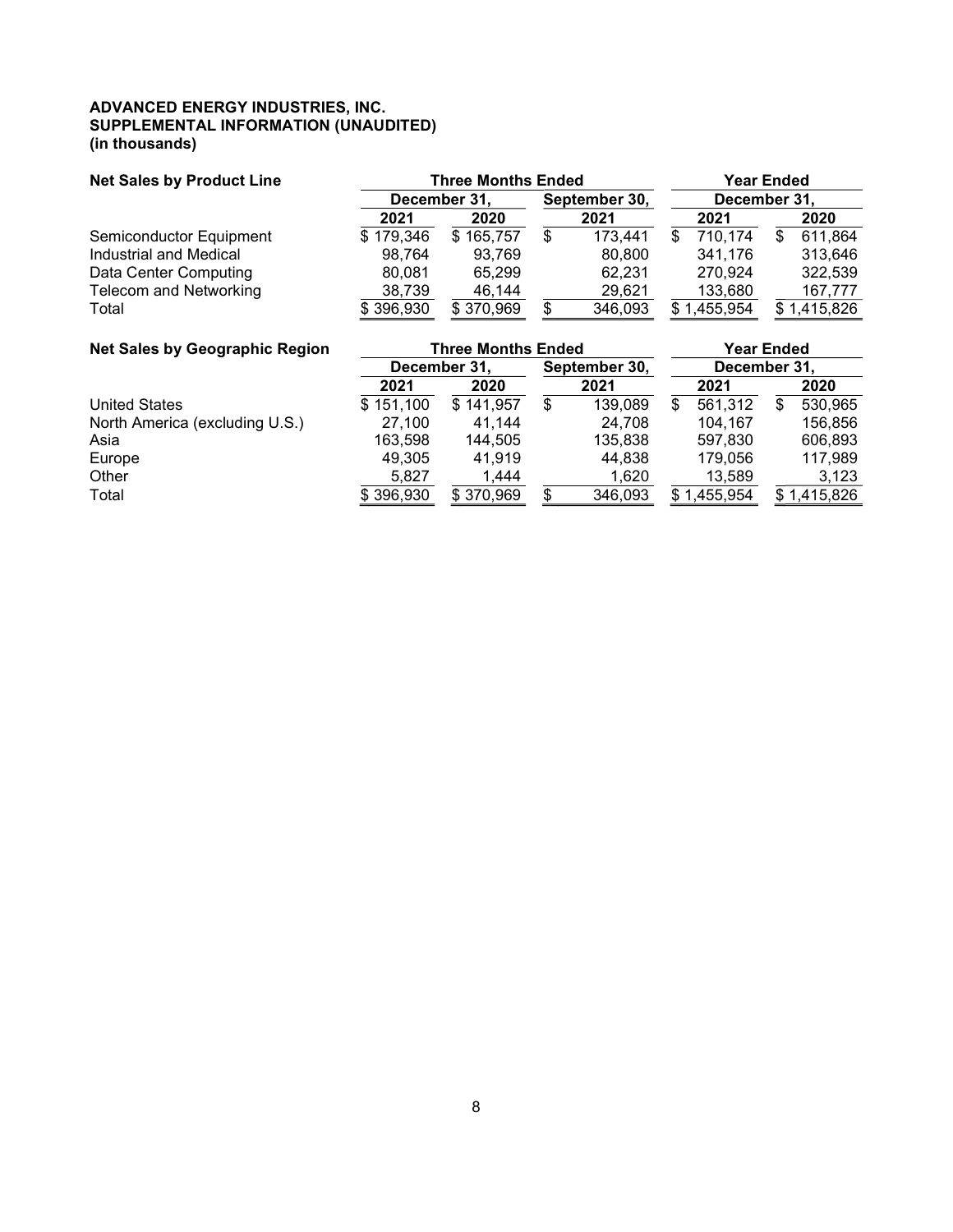#### ADVANCED ENERGY INDUSTRIES, INC. SELECTED OTHER DATA (UNAUDITED) (in thousands)

# Reconciliation of Non-GAAP measure - operating expenses and operating

| income, excluding certain items          |              | <b>Three Months Ended</b> | <b>Year Ended</b> |               |              |           |  |
|------------------------------------------|--------------|---------------------------|-------------------|---------------|--------------|-----------|--|
|                                          | December 31, |                           |                   | September 30, | December 31, |           |  |
|                                          | 2021         | 2020                      |                   | 2021          | 2021         | 2020      |  |
| Gross profit from continuing operations, |              |                           |                   |               |              |           |  |
| as reported                              | \$139,747    | \$145,549                 | \$                | 120,039       | \$532,322    | \$541,869 |  |
| Adjustments to gross profit:             |              |                           |                   |               |              |           |  |
| Stock-based compensation                 | (19)         | 122                       |                   | 218           | 764          | 567       |  |
| Facility expansion, relocation costs     |              |                           |                   |               |              |           |  |
| and other                                | 997          | 741                       |                   | 1,357         | 6,189        | 4,349     |  |
| Acquisition-related costs                | 234          | 25                        |                   | 3,259         | 3,585        | 5,381     |  |
| Non-GAAP gross profit                    | 140,959      | 146,437                   |                   | 124,873       | 542,860      | 552,166   |  |
| Non-GAAP gross margin                    | 35.5%        | 39.5%                     |                   | 36.1%         | 37.3%        | 39.0%     |  |
| Operating expenses from continuing       |              |                           |                   |               |              |           |  |
| operations, as reported                  | 97,537       | 89,764                    |                   | 95,830        | 380,641      | 365,846   |  |
| Adjustments:                             |              |                           |                   |               |              |           |  |
| Amortization of intangible assets        | (5, 556)     | (5,065)                   |                   | (5,607)       | (22,060)     | (20, 129) |  |
| Stock-based compensation                 | (2,939)      | (2, 483)                  |                   | (3, 456)      | (14, 975)    | (11, 705) |  |
| Acquisition-related costs                | (679)        | 387                       |                   | (1,768)       | (6,803)      | (10, 209) |  |
| Facility expansion, relocation costs     |              |                           |                   |               |              |           |  |
| and other                                | (17)         | (443)                     |                   | (98)          | (229)        | (2, 213)  |  |
| Restructuring charges                    | (2, 231)     | (5,226)                   |                   | (1, 272)      | (4, 752)     | (13, 166) |  |
| Non-GAAP operating expenses              | 86,115       | 76,934                    |                   | 83,629        | 331,822      | 308,424   |  |
| Non-GAAP operating income                | 54,844<br>\$ | \$<br>69,503              | \$                | 41,244        | \$211,038    | \$243,742 |  |
| Non-GAAP operating margin                | 13.8%        | 18.7%                     |                   | 11.9%         | 14.5%        | 17.2%     |  |

# Reconciliation of Non-GAAP measure -<br>income excluding certain items

| income excluding certain items            |              | <b>Three Months Ended</b> | <b>Year Ended</b> |              |           |  |  |
|-------------------------------------------|--------------|---------------------------|-------------------|--------------|-----------|--|--|
|                                           | December 31, |                           | September 30,     | December 31, |           |  |  |
|                                           | 2020<br>2021 |                           | 2021              | 2021         | 2020      |  |  |
| Income from continuing operations, less   |              |                           |                   |              |           |  |  |
| non-controlling interest, net of income   |              |                           |                   |              |           |  |  |
| taxes                                     | \$39,753     | \$41,841                  | \$<br>21,041      | \$134,663    | \$135,096 |  |  |
| Adjustments:                              |              |                           |                   |              |           |  |  |
| Amortization of intangible assets         | 5,556        | 5,065                     | 5,607             | 22,060       | 20,129    |  |  |
| Acquisition-related costs                 | 913          | (362)                     | 5,027             | 10,388       | 15,590    |  |  |
| Facility expansion, relocation costs, and |              |                           |                   |              |           |  |  |
| other                                     | 1.014        | 1,184                     | 1,455             | 6.418        | 6,562     |  |  |
| Restructuring charges                     | 2,231        | 5,226                     | 1,272             | 4,752        | 13,166    |  |  |
| Unrealized foreign currency (gain) loss   | (134)        | 3,786                     | (2,092)           | (3, 543)     | 8,384     |  |  |
| Acquisition-related costs and other       |              |                           |                   |              |           |  |  |
| included in other income (expense), net   | (3,093)      | 90                        | (79)              | (2, 186)     | 716       |  |  |
| Tax effect of non-GAAP adjustments        | 3,017        | (1,532)                   | (1,036)           | (1, 346)     | (7,611)   |  |  |
| Non-GAAP income, net of income taxes,     |              |                           |                   |              |           |  |  |
| excluding stock-based compensation        | 49,257       | 55,298                    | 31,195            | 171,206      | 192,032   |  |  |
| Stock-based compensation, net of taxes    | 2,233        | 1,993                     | 2,811             | 12,042       | 9,418     |  |  |
| Non-GAAP income, net of income taxes      | \$51,490     | \$57,291                  | \$<br>34,006      | \$183,248    | \$201,450 |  |  |
|                                           |              |                           |                   |              |           |  |  |